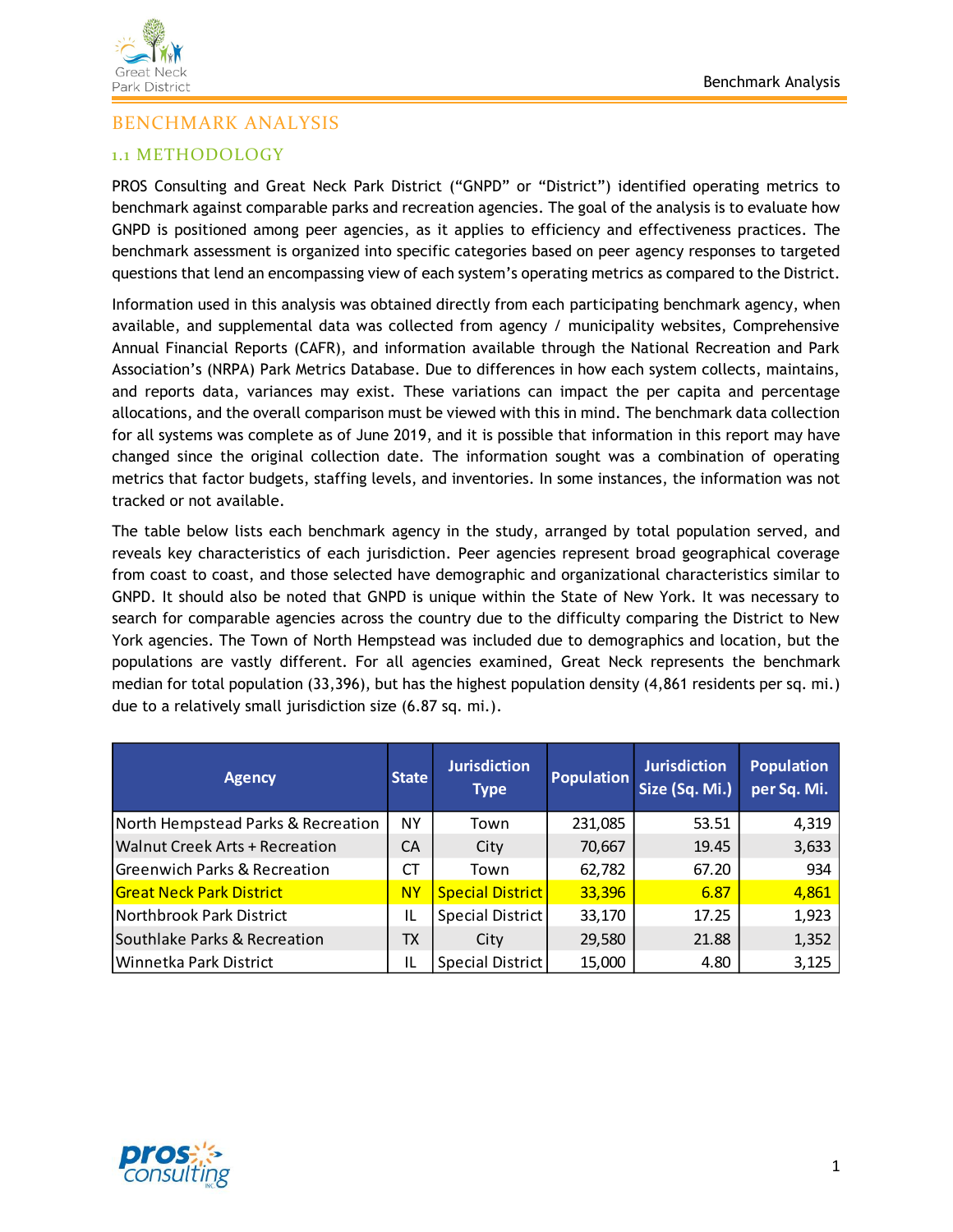

### 1.2 BENCHMARK COMPARISON

#### 1.2.1 PARK ACRES

The following table provides a general overview of each system's park acreage, including acres of ballfields, and expresses the key performance metric of total acres per 1,000 residents. GNPD ranks near the bottom of the benchmark for number of park sites (18) and total acres owned or managed (260) among its peers. Further dissecting park acreage, Great Neck represents the median for percentage of ballfield acreage (5%). Assessing level of service for park acres, GNPD is also below the benchmark and NRPA medians with 7.79 acres of parkland per 1,000 residents.

| <b>Agency</b>                                          | <b>Population</b> | <b>Total Park</b><br><b>Sites</b> | <b>Total Acres</b><br>Owned or<br><b>Managed</b> | <b>Ballfield</b><br><b>Acres</b> | <b>Ballfield</b><br>Acres as %<br>of Total | <b>Total Acres</b><br>per 1,000<br><b>Residents</b> |
|--------------------------------------------------------|-------------------|-----------------------------------|--------------------------------------------------|----------------------------------|--------------------------------------------|-----------------------------------------------------|
| Walnut Creek Arts + Recreation                         | 70,667            | 22                                | 3,250                                            | n/a                              | n/a                                        | 45.99                                               |
| <b>Greenwich Parks &amp; Recreation</b>                | 62,782            | 76                                | 1,888                                            | 68.0                             | 4%                                         | 30.07                                               |
| Southlake Parks & Recreation                           | 29,580            | 29                                | 570                                              | n/a                              | n/a                                        | 19.27                                               |
| Winnetka Park District                                 | 15,000            | 26                                | 245                                              | 18.2                             | 7%                                         | 16.35                                               |
| Northbrook Park District                               | 33,170            | 23                                | 511                                              | 34.3                             | 7%                                         | 15.41                                               |
| <b>Great Neck Park District</b>                        | 33,396            | 18                                | 260                                              | 13.6                             | 5%                                         | 7.79                                                |
| North Hempstead Parks & Recreation                     | 231,085           | 52                                | 885                                              | 46.0                             | 5%                                         | 3.83                                                |
| NRPA Median 2016-2018 = 10.1 Acres per 1,000 Residents |                   |                                   |                                                  |                                  |                                            |                                                     |

#### 1.2.2 TRAIL MILES

The information below reveals the service levels for trails within each system. By comparing total trail mileage to the population of the service area, the level of service provided to the community can be determined, which is expressed as trail miles for every 1,000 residents. GNPD represents the benchmark median for total trail mileage (5.5 total miles), but has the second highest trail mileage per capita (0.16 miles per 1,000) among benchmark agencies. This level of service for trail mileage falls below the national best practice of 0.25-0.5 of trail miles per 1,000 residents. Understandably, trail miles per 1,000 residents is a challenge for these densely populated communities as many may not have the opportunity to create pathways along roads. Therefore, trail miles may be limited to within parks.

| <b>Agency</b>                                              | <b>Population</b> | <b>Total Trail</b><br><b>Miles</b> | <b>Trail Miles</b><br>per 1,000<br><b>Residents</b> |  |  |  |
|------------------------------------------------------------|-------------------|------------------------------------|-----------------------------------------------------|--|--|--|
| Southlake Parks & Recreation                               | 29,580            | 7.0                                | 0.24                                                |  |  |  |
| <b>Great Neck Park District</b>                            | 33,396            | 5.5                                | 0.16                                                |  |  |  |
| Winnetka Park District                                     | 15,000            | 2.3                                | 0.15                                                |  |  |  |
| <b>Walnut Creek Arts + Recreation</b>                      | 70,667            | 7.0                                | 0.10                                                |  |  |  |
| Northbrook Park District                                   | 33,170            | 0.7                                | 0.02                                                |  |  |  |
| Best practice = $0.25$ -0.5 trail mile per 1,000 residents |                   |                                    |                                                     |  |  |  |

Note: Trail mileage was not available for Greenwich and North Hempstead.

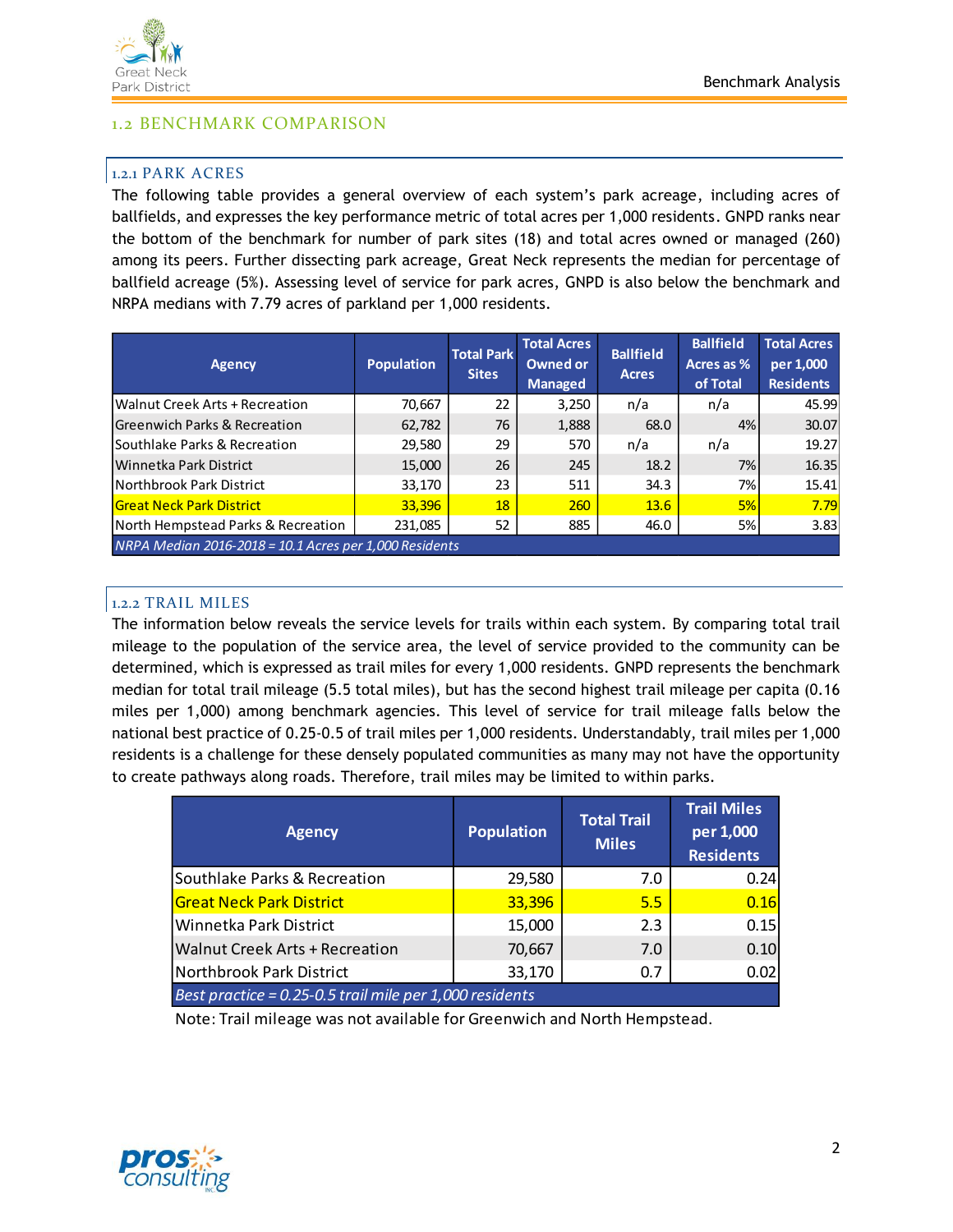

### 1.2.3 STAFFING

This section compares levels of staffing for each system by comparing full-time equivalents (FTEs) to total population. Total FTEs per 10,000 residents is a key performance metric that assesses how well each system is equipped, in terms of human resources, to serve its jurisdiction. In general, agencies participating in the benchmark study are very well staffed, and all but one are well above the national median of 8.3 FTEs per 10,000 residents. Among peer agencies, GNPD is just above the median for staffing relative to the population served, with 47.37 FTEs per 10,000 residents.

| <b>Agency</b>                                         | <b>Population</b> | <b>Total FTEs</b> | <b>FTEs per</b><br>10,000<br><b>Residents</b> |
|-------------------------------------------------------|-------------------|-------------------|-----------------------------------------------|
| Winnetka Park District                                | 15,000            | 123               | 82.21                                         |
| Northbrook Park District                              | 33,170            | 159               | 47.94                                         |
| <b>Great Neck Park District</b>                       | 33,396            | 158               | 47.37                                         |
| Southlake Parks & Recreation                          | 29,580            | 115               | 38.80                                         |
| <b>Greenwich Parks &amp; Recreation</b>               | 62,782            | 178               | 28.39                                         |
| Walnut Creek Arts + Recreation                        | 70,667            | 120               | 16.99                                         |
| North Hempstead Parks & Recreation                    | 231,085           | 177               | 7.64                                          |
| NRPA Median 2016-2018 = 8.3 FTEs per 10,000 Residents |                   |                   |                                               |

## 1.2.4 OPERATING EXPENSE PER CAPITA

Agencies participating in the benchmark study are spending on parks and recreation operations at a substantial rate. Dividing the annual operational budget by each service area's population allows for a comparison of how much each agency is spending on a per resident basis. GNPD ranks third among peer agencies for both total operating expense (~\$18 M) and expense per resident (\$547.87), and is well above the NRPA median of \$78.69 per resident.

| <b>Agency</b>                                                  | <b>Population</b> | <b>Total</b><br><b>Operating</b> | <b>Operating</b><br><b>Expense per</b> |  |  |  |
|----------------------------------------------------------------|-------------------|----------------------------------|----------------------------------------|--|--|--|
|                                                                |                   | <b>Expense</b>                   | <b>Resident</b>                        |  |  |  |
| Winnetka Park District                                         | 15,000            | \$10,435,624                     | 695.71<br>\$                           |  |  |  |
| Northbrook Park District                                       | 33,170            | \$18,635,747                     | \$<br>561.83                           |  |  |  |
| <b>Great Neck Park District</b>                                | 33,396            | \$18,296,697                     | $\overline{\mathsf{S}}$<br>547.87      |  |  |  |
| Southlake Parks & Recreation                                   | 29,580            | 9,117,899<br>\$                  | \$<br>308.25                           |  |  |  |
| Walnut Creek Arts + Recreation                                 | 70,667            | \$16,565,429                     | \$<br>234.42                           |  |  |  |
| <b>Greenwich Parks &amp; Recreation</b>                        | 62,782            | \$13,110,154                     | \$<br>208.82                           |  |  |  |
| North Hempstead Parks & Recreation                             | 231,085           | \$22,516,313                     | \$<br>97.44                            |  |  |  |
| NRPA Median 2016-2018 = \$78.69 Operating Expense per Resident |                   |                                  |                                        |  |  |  |

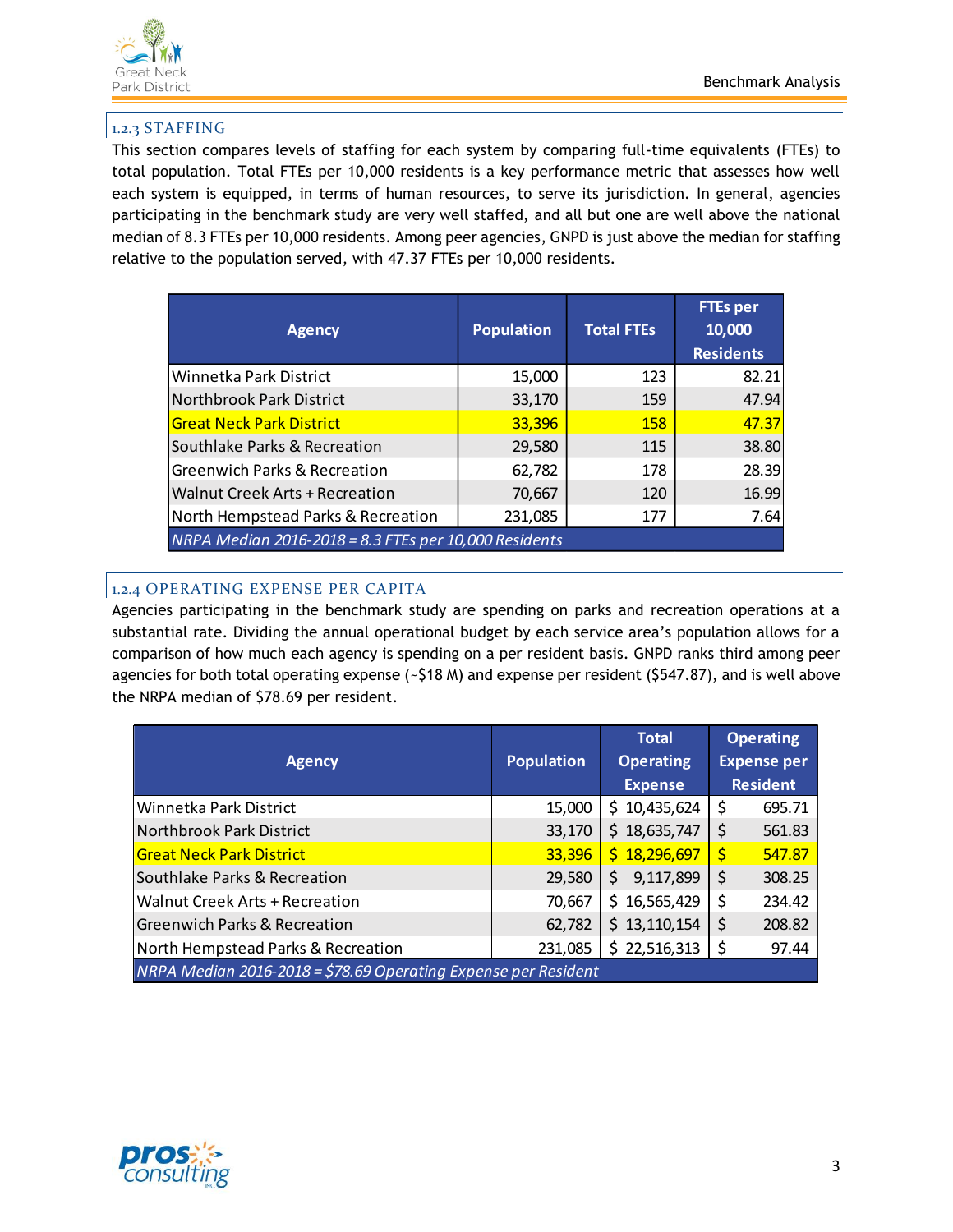

## 1.2.5 DISTRIBUTION OF EXPENDITURES

The table below compares the distribution of expenditures for each agency across personnel, benefits, operations, capital, and other expenses. The median distribution for all agencies reporting to the NRPA database is also provided for additional perspective. GNPD is spending a lower percentage on operations and has the highest percentage of other expenses related to debt / bond payments.

| <b>Agency</b>                           | <b>Personnel</b> | <b>Benefits</b> | <b>Operations</b> | <b>Capital</b><br><b>Expense not</b><br>in CIP | <b>Other</b> |
|-----------------------------------------|------------------|-----------------|-------------------|------------------------------------------------|--------------|
| <b>Great Neck Park District</b>         | 43%              | <b>18%</b>      | 22%               | 4%                                             | <b>13%</b>   |
| <b>Greenwich Parks &amp; Recreation</b> | 82%              | 0%              | 15%               | 0%                                             | 3%           |
| North Hempstead Parks & Recreation      | 49%              | 23%             | 28%               | 0%                                             | 0%           |
| Northbrook Park District                | 42%              | 12%             | 34%               | 0%                                             | 12%          |
| Southlake Parks & Recreation            |                  | 47%             | 48%               | 5%                                             | 0%           |
| Walnut Creek Arts + Recreation          | 38%              | 14%             | 47%               | 1%                                             | 0%           |
| Winnetka Park District                  | 46%              | 28%             | 26%               | 0%                                             | 0%           |
| <b>NRPA Median 2016-2018</b>            |                  | 55%             | 38%               | 5%                                             | 2%           |

## 1.2.6 CONTRACT SERVICES

GNPD was also interested in understanding to what extent peer agencies were contracting out services and maintenance as part of the benchmark study. Comparing total contracted services to the total operational expense reveals that GNPD has one of the lowest percentages among peer agencies reporting figures, with only 2% of operational expenditures tied to contracted services.

|    | <b>Total</b> |                                      | <b>Total</b>   | <b>Contracted</b>                            |
|----|--------------|--------------------------------------|----------------|----------------------------------------------|
|    |              |                                      |                | Service as % of                              |
|    |              |                                      | <b>Expense</b> | <b>Operations</b>                            |
|    | 1,019,107    | S.                                   |                | 8%                                           |
| \$ | 356,255      | Ś.                                   | 10,435,624     | 3%                                           |
|    | 278,000      |                                      |                | 2%                                           |
| Ś  | 274,738      |                                      | 18,635,747     | 1%                                           |
|    |              | <b>Contracted</b><br><b>Services</b> | Ś.             | <b>Operating</b><br>13,110,154<br>18,296,697 |

Note: North Hempstead, Southlake, and Walnut Creek contracted services figures were not available.

### 1.2.7 DEBT / BONDS PRINCIPAL INTEREST

The benchmark study also evaluated whether each agency is currently paying down principal and interest from debt and/or bonds. Only two agencies reported debt / bond obligations, which included Winnetka and Northbrook with annual payments of \$831,518 and \$2,082,248, respectively. GNPD is currently paying the most in debt / bonds among peer agencies, paying \$2,333,436 annually.

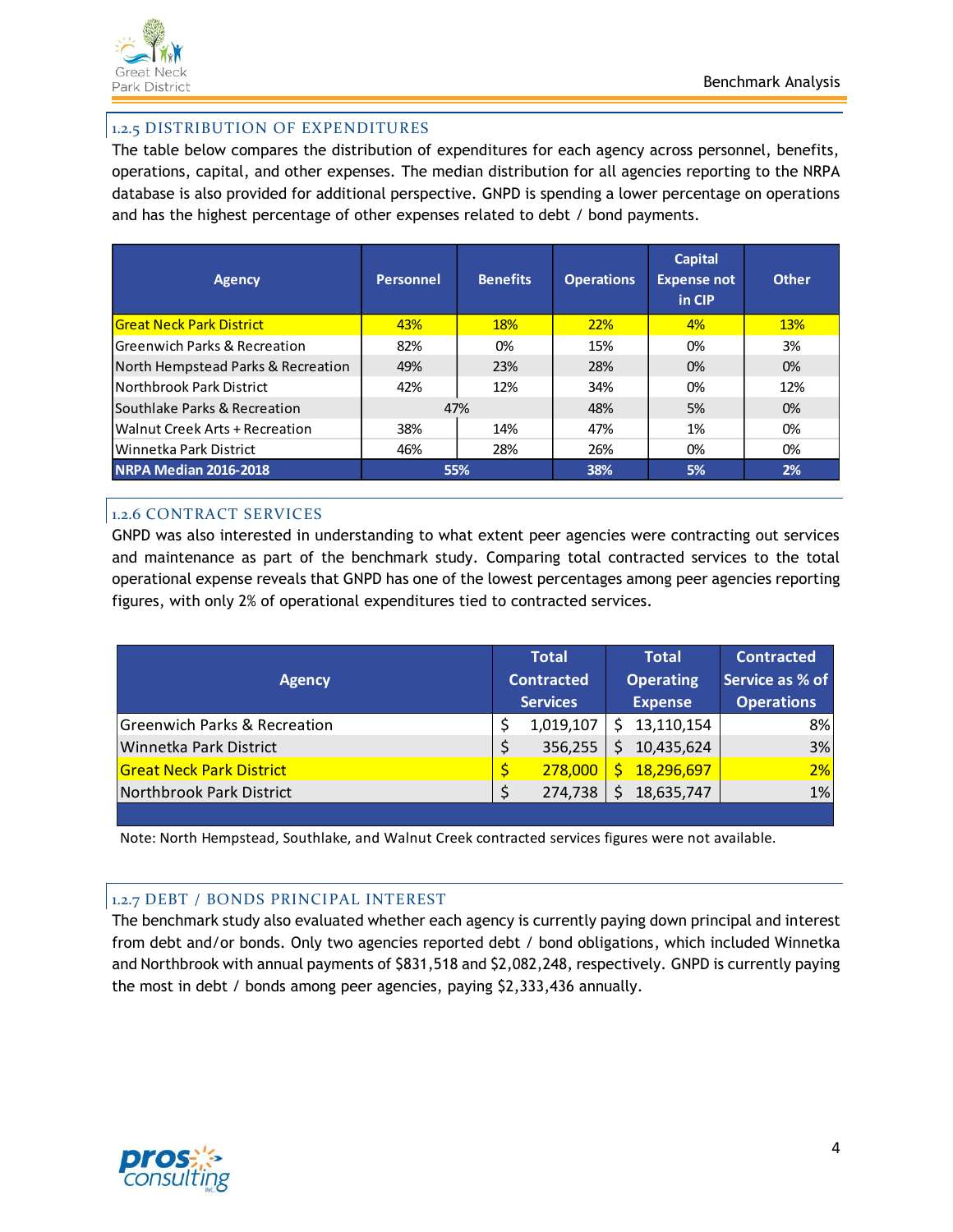

## 1.2.8 REVENUE PER CAPITA

By comparing each agency's annual non-tax revenue to the population, the annual revenue generated on a per resident basis can be determined. Similar to the analysis of operating expenditures, benchmark agencies demonstrate very high levels of earned income. Although GNPD's \$162 of revenue generated per resident represents the benchmark median, this level of earned income is significantly higher than the national median of \$20 of revenue per resident.

| <b>Agency</b>                                        | <b>Population</b> | <b>Total Non-Tax</b><br><b>Revenue</b> | <b>Revenue per</b><br><b>Resident</b> |  |
|------------------------------------------------------|-------------------|----------------------------------------|---------------------------------------|--|
| Winnetka Park District                               | 15,000            | 6,344,325<br>S                         | \$<br>422.96                          |  |
| Northbrook Park District                             | 33,170            | \$10,070,421                           | \$<br>303.60                          |  |
| Southlake Parks & Recreation                         | 29,580            | 4,830,224<br>\$                        | \$<br>163.29                          |  |
| <b>Great Neck Park District</b>                      | 33,396            | 5,418,000<br>\$                        | Ŝ<br>162.23                           |  |
| <b>Walnut Creek Arts + Recreation</b>                | 70,667            | \$11,371,024                           | \$<br>160.91                          |  |
| <b>Greenwich Parks &amp; Recreation</b>              | 62,782            | 7,036,192<br>\$                        | \$<br>112.07                          |  |
| North Hempstead Parks & Recreation                   | 231,085           | \$<br>8,870,233                        | 38.39<br>\$                           |  |
| NRPA Median 2016-2018 = \$20.11 Revenue per Resident |                   |                                        |                                       |  |

## 1.2.9 BALLFIELD REVENUE

This study also sought to examine how effective each agencies' ballfields are in terms of generating revenue by comparing income from ballfield use to the total ballfield acreage. Compared to its peers, GNPD is earning a significantly lower level with only \$734.75 of revenue per ballfield acre.

Peer agencies were also asked to share their pricing philosophy as to whether they charge different user fees for groups using ballfields. GNPD's limited revenue from ballfields is largely due to it being the only agency reporting no differential pricing based on the type of group (i.e., non-profit, public, private) and it is the lone agency that does not collect fees for resident use of ballfields. Peer agencies reporting information typically provide a discounted rate for residents and non-profit groups for ballfield use.

| <b>Agency</b>                           | <b>Ballfield</b><br><b>Acres</b><br><b>Managed</b> | <b>Ballfield</b><br><b>Revenues</b> |         | <b>Revenue per</b><br><b>Ballfield Acre</b> |          |
|-----------------------------------------|----------------------------------------------------|-------------------------------------|---------|---------------------------------------------|----------|
| Winnetka Park District                  | 18                                                 | \$                                  | 172,000 | \$                                          | 9,450.55 |
| North Hempstead Parks & Recreation      | 46                                                 | \$                                  | 415,984 | \$                                          | 9,043.14 |
| Northbrook Park District                | 34                                                 | \$                                  | 193,367 | \$                                          | 5,645.75 |
| <b>Greenwich Parks &amp; Recreation</b> | 68                                                 | \$                                  | 152,868 | \$                                          | 2,248.06 |
| <b>Great Neck Park District</b>         | 14                                                 | \$                                  | 10,000  |                                             | 734.75   |
| <b>Walnut Creek Arts + Recreation</b>   | n/a                                                | \$                                  | 250,000 |                                             | n/a      |

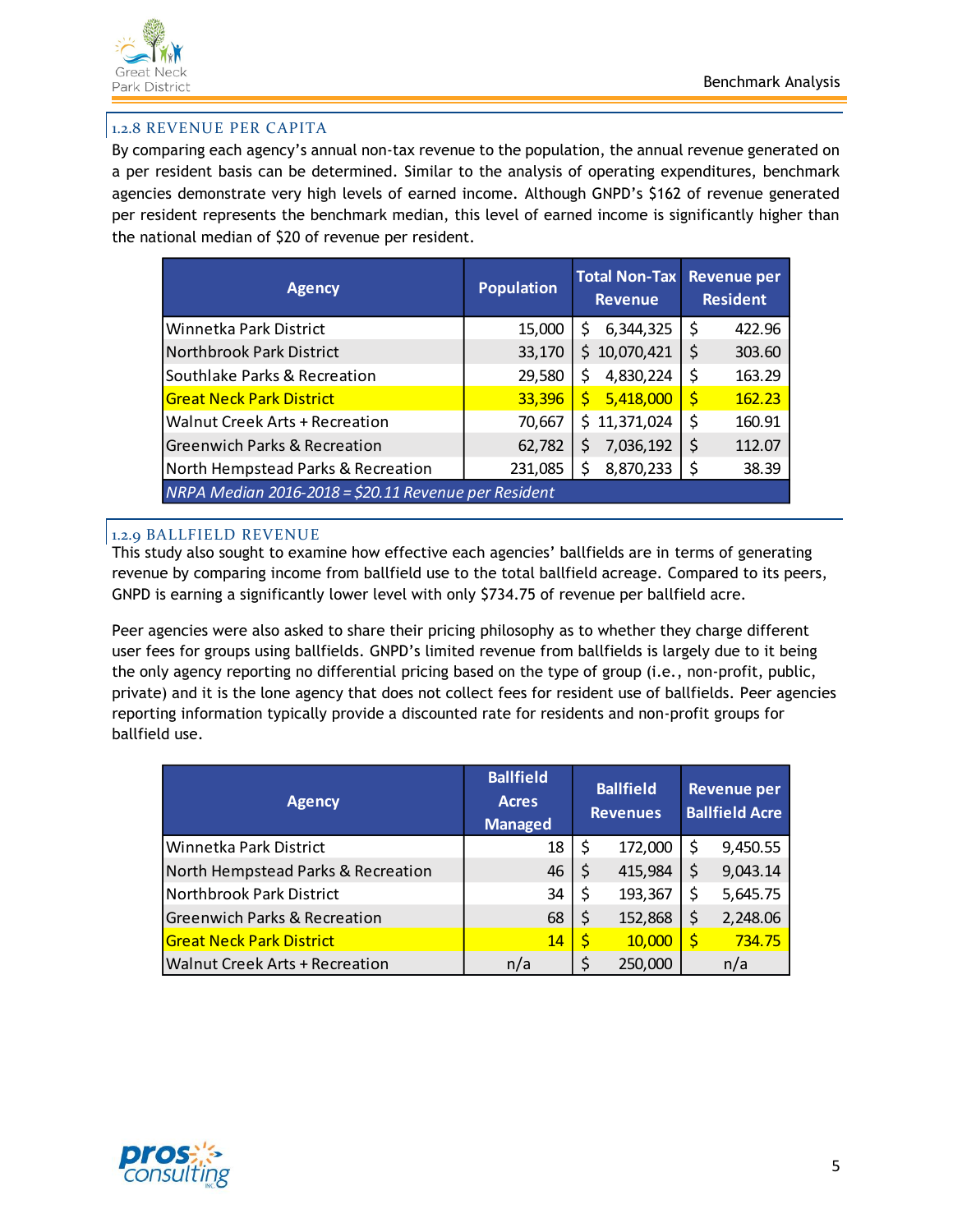

#### 1.2.10 FEE-BASED PARKING

Currently, GNPD manages three commuter parking areas comprised of 377 total spaces, with total revenue totaling \$361,900 in 2018. Many of the benchmark agencies also manage fee-based parking areas, including:

- North Hempstead over 3,000 total spots with revenue of \$275,855
- Winnetka doesn't manage directly, but has 60 total spots that generate \$27,000
- Greenwich non-residents pay park entrance fees at beaches totaling \$207,165 YTD in 2019
- Walnut Creek separate City-run Parking Enterprise for garages and meters

#### 1.2.11 SPONSORSHIP REVENUE

As seen below, each peer agency provided information on sponsorship opportunities provided and the amount of revenue generated from sponsorships. Sponsorship revenues were then compared to the total non-tax revenue for each agency to determine the percentage of total earned income attributed to sponsorships. GNPD currently offers tree plaques and dasher boards, which were two of the most common forms of scholarship opportunities provided by peer agencies. The total revenue generated by sponsorships accounts for 0.22% of non-tax revenue, which is just below the benchmark median. Peer agencies earning higher levels of sponsorship revenues are typically doing so by offering opportunities for special events and sports.

| Agency                             | <b>Sponsorship Types</b>                          | <b>Total</b><br>Sponsorship<br><b>Revenues</b> | <b>Total Non-Tax</b><br><b>Revenues</b> | <b>Sponsorships</b><br>as % of Non-<br><b>Tax Revenue</b> |
|------------------------------------|---------------------------------------------------|------------------------------------------------|-----------------------------------------|-----------------------------------------------------------|
| Walnut Creek Arts + Recreation     | Movies Under the Stars, Regional Arts Association | 358,000                                        | \$11,371,024                            | 3.15%                                                     |
| Winnetka Park District             | Events, tree/brick/bench program, dasher board    | \$<br>57,050                                   | 6,344,325<br>Ś                          | 0.90%                                                     |
| Greenwich Parks & Recreation       | Youth scholarship, memorial bench, sports         | 42,000                                         | 7,036,192                               | 0.60%                                                     |
| <b>Great Neck Park District</b>    | Tree plaque, dasher board                         | 11,850                                         | 5,418,000                               | 0.22%                                                     |
| Northbrook Park District           | Tree plaque, memorial bench                       | 9.200                                          | 10,070,421<br>Ś                         | 0.09%                                                     |
| North Hempstead Parks & Recreation | Memorial bench                                    | 1,100                                          | 8,870,233<br>S                          | 0.01%                                                     |

Note: Southlake sponsorship information was not available.

#### 1.2.12 OPERATIONAL COST RECOVERY

Operational cost recovery is a key performance indicator, arrived at by dividing total non-tax revenue by total operating expense. This measures how well each Agency's revenue generation covers the total cost of operations. Overall, agencies participating in the benchmark study exhibit high rates of cost recovery, with the top performers achieving industry best practice levels. Although GNPD has the lowest cost recovery rate among peer agencies, its 30% operational cost recovery is above the NRPA median (27%).

| <b>Agency</b>                             | <b>Total Non-Tax</b><br><b>Revenue</b> | <b>Total</b><br><b>Operating</b><br><b>Expense</b> | <b>Operational</b><br><b>Cost</b><br><b>Recovery</b> |
|-------------------------------------------|----------------------------------------|----------------------------------------------------|------------------------------------------------------|
| <b>Walnut Creek Arts + Recreation</b>     | \$11,371,024                           | \$16,565,429                                       | 69%                                                  |
| Winnetka Park District                    | 6,344,325<br>\$                        | \$10,435,624                                       | 61%                                                  |
| Northbrook Park District                  | 10,070,421<br>\$                       | \$18,635,747                                       | 54%                                                  |
| <b>Greenwich Parks &amp; Recreation</b>   | 7,036,192<br>\$                        | \$13,110,154                                       | 54%                                                  |
| Southlake Parks & Recreation              | \$<br>4,830,224                        | 9,117,899<br>\$                                    | 53%                                                  |
| North Hempstead Parks & Recreation        | 8,870,233<br>\$                        | \$22,516,313                                       | 39%                                                  |
| <b>Great Neck Park District</b>           | 5,418,000                              | \$18,296,697                                       | <b>30%</b>                                           |
| NRPA Median 2016-2018 = 27% Cost Recovery |                                        |                                                    |                                                      |

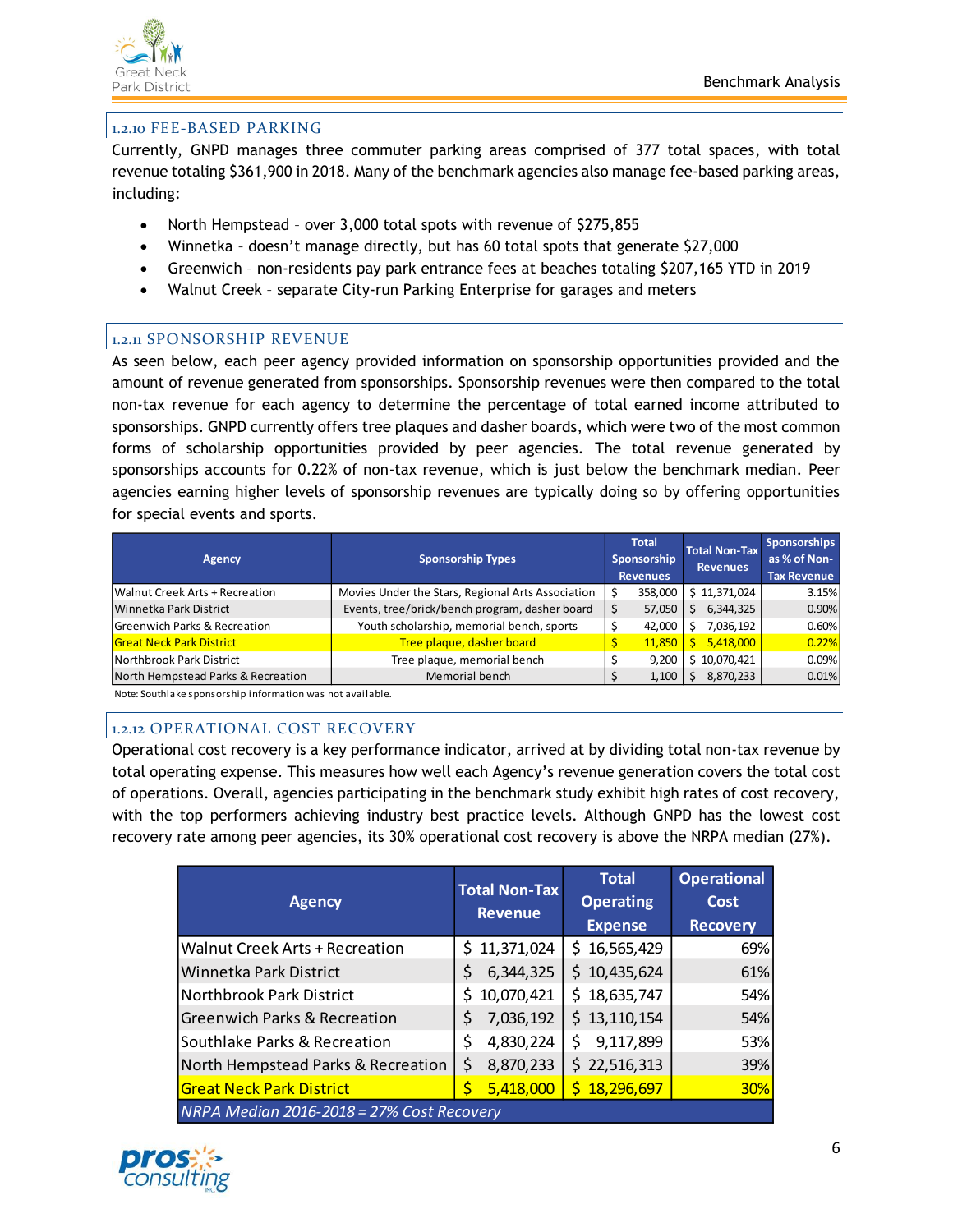

## 1.2.13 MARKETING

Marketing budgets for parks and recreation agencies are typically less than the private sector, but the industry is beginning to realize the value of investing in marketing and the potential return on investment (ROI) that can be achieved. Compared to peers reporting figures, GNPD ranks near the bottom for total marketing expense (\$69,858), marketing spending per resident (\$2.09), and total FTEs dedicated to marketing (0.5).

| Agency                          | <b>Population</b> | <b>Total</b><br><b>Marketing</b><br><b>Expense</b> | <b>Marketing</b><br><b>Dollars per</b><br>Capita | FTE's<br><b>Dedicated to</b><br><b>Marketing</b> |
|---------------------------------|-------------------|----------------------------------------------------|--------------------------------------------------|--------------------------------------------------|
| Northbrook Park District        | 33,170            | 533,337                                            | 16.08<br>-S                                      | 3.0                                              |
| Winnetka Park District          | 15,000            | 129,682                                            | 8.65                                             | 2.5                                              |
| Walnut Creek Arts + Recreation  | 70,667            | 605,248                                            | 8.56                                             | 2.8                                              |
| <b>Great Neck Park District</b> | 33,396            | 69,858                                             | 2.09                                             | 0.5                                              |
| Greenwich Parks & Recreation    | 62,782            | 4,950                                              | 0.08                                             |                                                  |

Note: Marketing expense and/or dedicated FTEs were not available for Greenwich, North Hempstead, & Southlake.

## 1.2.14 PROGRAM PARTICIPATION

This portion assesses program participation for each agency by comparing total program participations to the population of each service area to determine the average participation rate per resident. Program activity is measured in participations (versus participants), which accounts for each time a resident participates in a program and allows for multiple participations per individual. Walnut Creek is the clear benchmark leader for participation per resident due to a significantly high number of participations from its specialized performance venues and aquatic facilities. GNPD has the second highest participation rate (1.26 per resident) among benchmark agencies, which highlights the District's ability to connect with the community through its various recreation programs and services.

| <b>Agency</b>                           | <b>Population</b> | <b>Total Program Participations</b><br><b>Participations</b> per Resident |       |
|-----------------------------------------|-------------------|---------------------------------------------------------------------------|-------|
| <b>Walnut Creek Arts + Recreation</b>   | 70,667            | 772,231                                                                   | 10.93 |
| <b>Great Neck Park District</b>         | 33,396            | 41,954                                                                    | 1.26  |
| Winnetka Park District                  | 15,000            | 18,109                                                                    | 1.21  |
| Northbrook Park District                | 33,170            | 16,871                                                                    | 0.51  |
| Southlake Parks & Recreation            | 29,580            | 8,751                                                                     | 0.30  |
| <b>Greenwich Parks &amp; Recreation</b> | 62,782            | 3,458                                                                     | 0.06  |

Note: North Hempstead participations were not available at time of study.

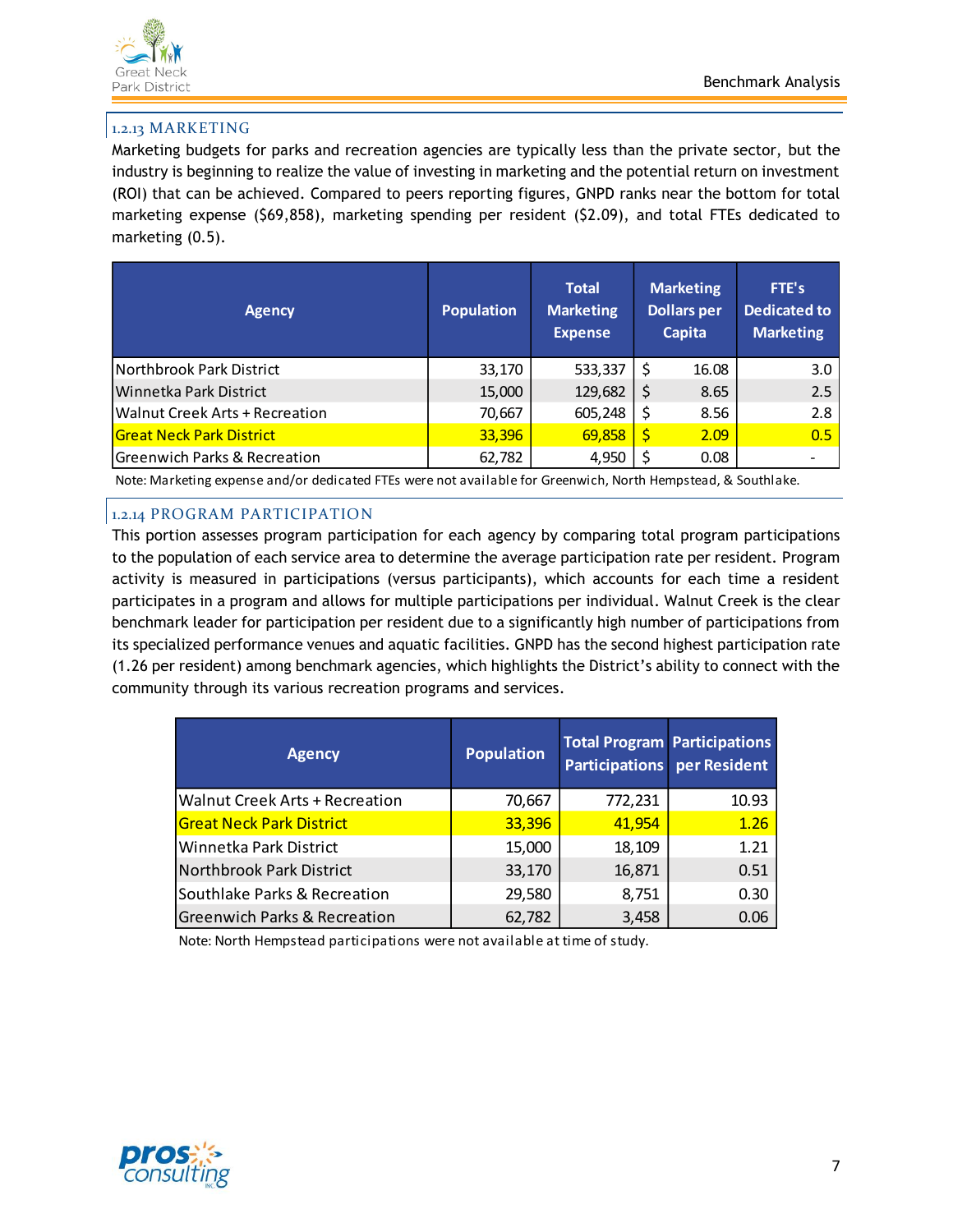

## 1.2.15 ONLINE REGISTRATIONS

GNPD recently implemented a new online registration system that has resulted in a much higher rate of online program registrations, increasing from 25% in 2018 to 60% year-to-date in 2019. The new software will also allow for facility rentals and field permits to be booked online in the near future. District services that are not available for online reservation include commuter parking passes / permits, marina mooring rental, and ice rental.

Benchmark agencies are typically generating between 40%-50% of program registrations online. Walnut Creek has the highest percentage of all agencies, with 66% of program registrations occurring online. Most peer agencies are limited or do not provide online capabilities for user groups to reserve facilities or book field permits. According to peer agency responses, examples of services that are **not** available for online reservation include (combined responses from all agencies, in no particular order):

- Pass registration
- Facility rentals / registrations
- Mooring permits
- Dog Park Membership
- Before/After School and Preschool
- Private Lessons
- Tennis (limited)
- Picnic Rentals
- Tennis Court Reservations
- Ice Rental
- Field Rentals
- Special event permits

### 1.2.16 FREQUENCY OF PARK BOARD MEETINGS

GNPD was also interested in understanding how each peer agency's park board meetings are structured. The District currently has a Board of Commissioners comprised of three elected officials that meet for total of six scheduled public meetings per month. This is much more frequent than all peer agencies that provided responses, which indicated park boards only conduct one to two public meetings per month.